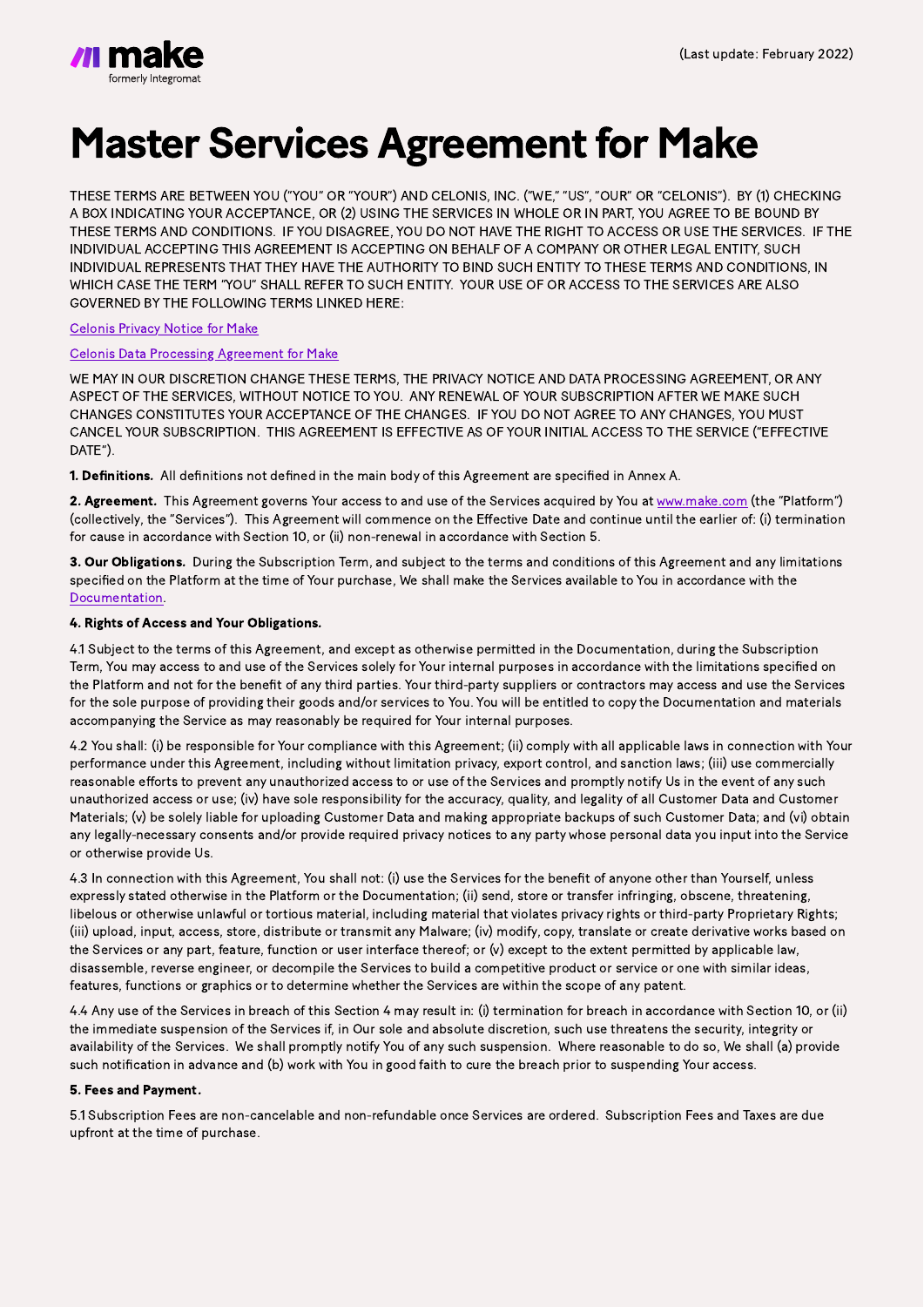5.2 UNLESS YOU NOTIFY US BEFORE A CHARGE THAT YOU WANT TO CANCEL YOUR SUBSCRIPTION OR DO NOT WANT TO AUTO-RENEW, YOU UNDERSTAND YOUR SUBSCRIPTION FOR THE SERVICES WILL AUTOMATICALLY RENEW FOR THE SAME PERIOD OF TIME AS YOUR INITIAL PURCHASE AND YOU AUTHORIZE US (WITHOUT NOTICE TO YOU, UNLESS REQUIRED BY APPLICABLE LAW) TO COLLECT THE APPLICABLE SUBSCRIPTION FEE AND ANY TAXES USING ANY ELIGIBLE PAYMENT METHOD WE HAVE ON RECORD FOR YOU. IF ALL ELIGIBLE PAYMENT METHODS WE HAVE ON FILE FOR YOU ARE DECLINED FOR PAYMENT OF THE RENEWAL SUBSCRIPTION FEES, YOU MUST PROVIDE US A NEW ELIGIBLE PAYMENT METHOD PROMPTLY OR YOU WILL BE DENIED ACCESS TO THE SERVICES. IF YOU PROVIDE US WITH A NEW ELIGIBLE PAYMENT METHOD AND ARE SUCCESSFULLY CHARGED, YOUR SUBSCRIPTION TERM WILL BE BASED ON THE ORIGINAL RENEWAL DATE AND NOT THE DATE OF THE SUCCESSFUL CHARGE.

#### 6. Proprietary Rights.

6.1 As between You and Us, We are and remain exclusive owners of all right, title and interest (including without limitation the Proprietary Rights) in and to the Services and Celonis Materials.

6.2 As between You and Us, You are and remain the exclusive owner of all right, title and interest (including without limitation the Proprietary Rights) in and to Customer Data and Customer Materials. You grant Us, Our Affiliates and Our subcontractors a worldwide, limited-term, revocable, non-exclusive license to: (i) use, host, transmit, monitor, manage, replicate, access, collect, store, cache, aggregate and/or anonymize Customer Data, and (ii) transfer Customer Data to Our subcontractors, in each case solely as necessary to provide the Services in accordance with the Documentation. No rights are granted to Us other than as expressly set forth herein.

7. Confidentiality. Each party retains all Proprietary Rights in its Confidential Information. Except as expressly authorized herein, each Party will hold in confidence and not disclose any Confidential Information of the other party except: (i) to its Representatives who have a need to know such information for purposes of performing under this Agreement and who agree in writing to keep the information confidential on terms no less restrictive than those contained in this Agreement; (ii) as permitted in writing by the other party; (iii) to the extent required under applicable law or regulation after giving the disclosing party (if legally allowed) an opportunity to seek legal protection or otherwise prevent or limit disclosure of the Confidential Information; or (iv) to the extent such Confidential Information becomes public through no fault of the receiving party. The parties will ensure that their Representatives comply with this Agreement and will be responsible for any unauthorized use or disclosure of Confidential

6.3 To the extent You provide feedback regarding Our Services, products, business or development plans, or technology roadmaps, including, without limitation, comments or suggestions regarding the possible creation, modification, correction, improvement or enhancement of the Services or other products (collectively "Feedback"), You hereby grant Us a worldwide, perpetual, irrevocable, royalty-free license to use and incorporate such Feedback for any legitimate business purpose without restriction. We are under no obligation to use the Feedback.

Information by such Representatives.

#### 8. Data Protection and Customer Data.

8.1 In the performance of Our obligations to You under this Agreement, We shall maintain appropriate administrative, physical, organizational and technical safeguards for protection of the security, confidentiality and integrity of Customer Data, including but not limited to measures designed to protect against the unauthorized access to or disclosure of Customer Data.

8.2 If in the course of providing the Services We process any Personal Data contained in the Customer Data, the Data Processing Agreement for Make shall apply to such processing. Your use of the Services is subject to the terms of the Privacy Notice for Make.

8.3 Each party shall, in connection with the exercise of its rights and the performance of its obligations under this Agreement, comply with all applicable Data Protection Laws.

8.4 Customer Data is available to You for export or download at any time during the Subscription Term.

# 9. WARRANTIES; WAIVER OF SUPPORT AND LIABILITY.

9.1 If You are a paying subscriber to the Services, We warrant that during the applicable Subscription Term the Services will substantially perform as specified in the Documentation when used in accordance with the terms of this Agreement. Our sole liability (and Your exclusive remedy) for any breach of the foregoing warranty shall be to correct the nonconformity or provide You with a functionally equivalent replacement. If We cannot reasonably make such correction or substitution, as determined in Our sole discretion acting in good faith, We will refund You any prepaid fees covering the remainder of the Subscription Term for the nonconforming Service and terminate Your access to and use of the affected Service for which You have received the refund. EXCEPT AS EXPRESSLY PROVIDED HEREIN, THE SERVICES ARE PROVIDED "AS-IS" WITHOUT WARRANTY OF ANY KIND, EXPRESS, IMPLIED, STATUTORY OR OTHERWISE.

9.2 WE SHALL HAVE NO SUPPORT OR INDEMNIFICATION OBLIGATIONS OR LIABILITY OF ANY KIND WITH RESPECT TO THE SERVICES (WHETHER ARISING OUT OF BREACH OF CONTRACT, TORT OR OTHERWISE). WHERE SUCH EXCLUSION OF LIABILITY IS PROHIBITED UNDER APPLICABLE LAW, OUR TOTAL AGGREGATE LIABILITY SHALL NOT EXCEED \$1,000.00, WHICH THE PARTIES AGREE IS A FAIR AND REASONABLE AMOUNT.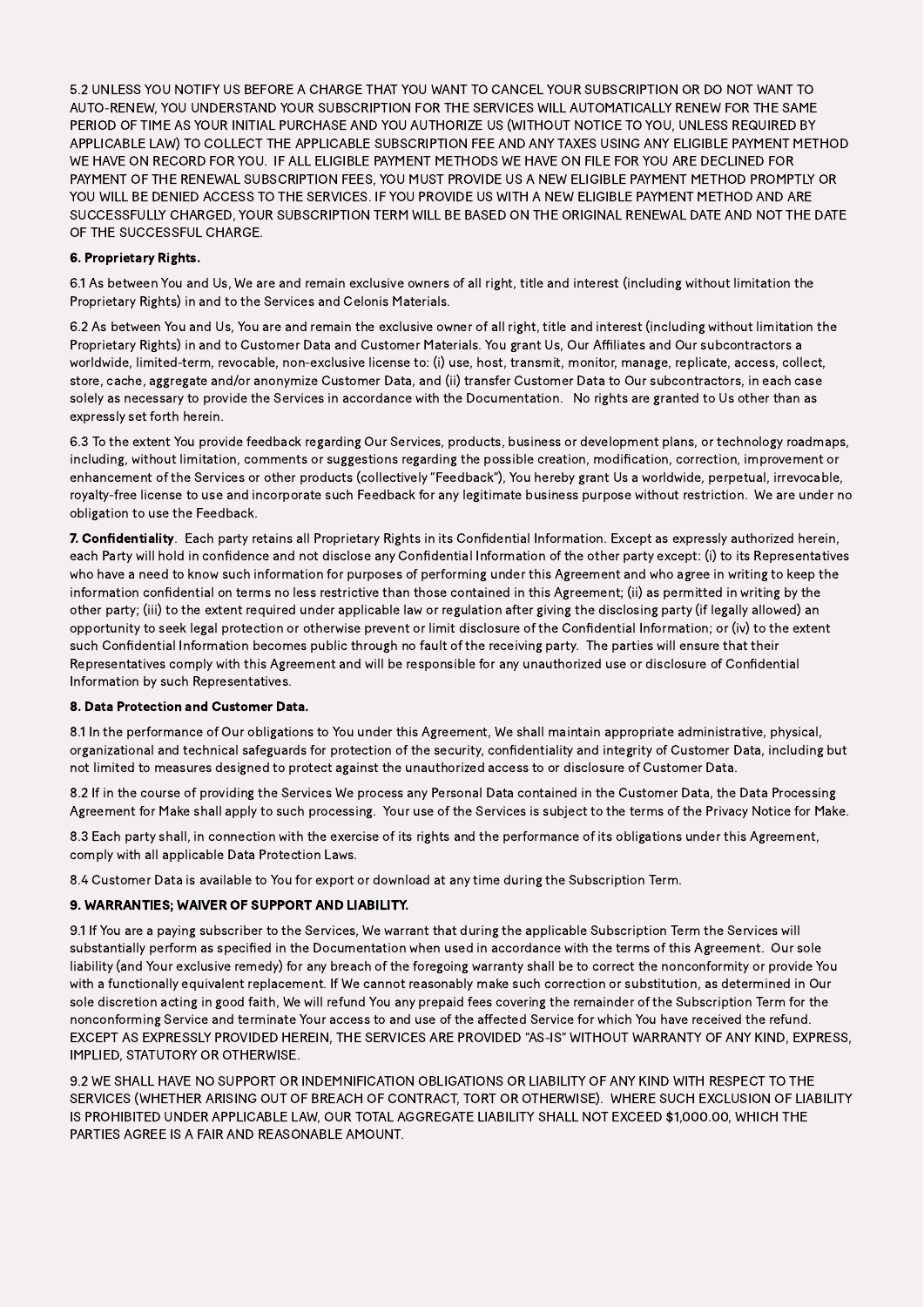10. Termination. We are entitled to integrate technical features into the Services which allow Us to verify Your compliance with this Agreement. Without prejudice to any other rights or remedies to which We may be entitled, We may terminate Your Subscription without liability to You at any time with immediate effect upon written notice if You are in material breach of Your obligations under this Agreement and, in the case of a breach which is capable of remedy, You fail to remedy such breach within thirty (30) days of notice of the breach. Upon termination, You shall immediately cease any and all use of the Services and destroy (or at Our request return) any of Our Confidential Information related hereto.

11. Export. The Services (and derivatives thereof) may be subject to export laws and regulations of the United States and other jurisdictions ("Export Laws"). You will not and will not allow any third party to: (i) export, re-export or transfer any part of the Services to countries, persons or entities prohibited by Export Laws or (ii) permit access to or use the Services in or from a U.S. embargoed country or region. We may block, restrict, limit or suspend access to the Services by anyone that is subject to any applicable sanctions or embargoes.

12. Governing Law. Excluding conflict of laws rules, this Agreement shall be governed by the laws of state of New York and the parties submit to exclusive jurisdiction of the courts located in New York, New York. The United Nations Convention on Contracts for the International Sale of Goods and the Uniform Computer Information Transactions Act, as currently enacted by any jurisdiction or as may be codified or amended from time to time by any jurisdiction, do not apply to this Agreement. In the event of a conflict between any mandatory statutory law in the country where You are domiciled and the provisions of this Agreement, the statutory law shall prevail, but only to the extent: (i) such statute is directly applicable to You and to the Services, and (ii) the parties are legally unable to contractually deviate from such statute(s) in this Agreement.

13.6 Entire Agreement and Amendments. This Agreement, as may be updated from time-to-time and posted at www.make.com, constitutes the entire agreement between the parties regarding Your use of and access to the Services and supersedes all prior and contemporaneous agreements, proposals and representations, whether written or oral, concerning the subject matter hereof.

## 13. General Terms.

13.1 Subcontractors. We may subcontract all or part of the Services to qualified third parties specified, to Our Affiliates and as otherwise agreed by You in writing. We remain liable for any subcontractors used in the performance of Our obligations under the Agreement.

12.2 Assignment. You may not assign or otherwise transfer this Agreement (in whole or in part) without Our prior written consent. Any attempt by You to otherwise transfer or assign this Agreement will be null and void.

13.3 Independent Contractors. The parties are independent contractors. The Agreement does not create a partnership, franchise, joint venture, agency, fiduciary, employment or any such similar relationship between You and Us.

13.4 Reference Customer. You agree that We may disclose You as a customer of Ours and use Your name and logo on Our website and in Our promotional materials..

13.5 Third Party Beneficiaries. Nothing in this Agreement is intended to, nor shall create, any right enforceable by any third party not a party to this Agreement. The consent of a third party shall not be required for the amendment, variation or termination of this Agreement.

13.7 Severability. If any court of competent jurisdiction finds any provision of this Agreement to be invalid, unenforceable or illegal, such provision shall be severed from this Agreement, but the other provisions of this Agreement shall remain in full force and effect.

13.8 Waiver. No failure or delay by either party in exercising any right under this Agreement will constitute a waiver of that right.

13.9 Notices. All notices hereunder shall be in writing and shall be deemed to have been given upon: (i) personal delivery, or (ii) two business days after sending by email. E-mails to Us shall be directed to Our Chief Legal Officer at (legal@celonis.com), and e-mails to You shall be sent to the email address You provided in the Portal.

13.10 Surviving Provisions. The terms which by their nature are intended to survive termination or expiration of the Agreement shall survive any such termination and expiration.

13.11 Language. Regardless of any language into which this Agreement may be translated, the official, controlling and governing version of this Agreement shall be exclusively the English language version.